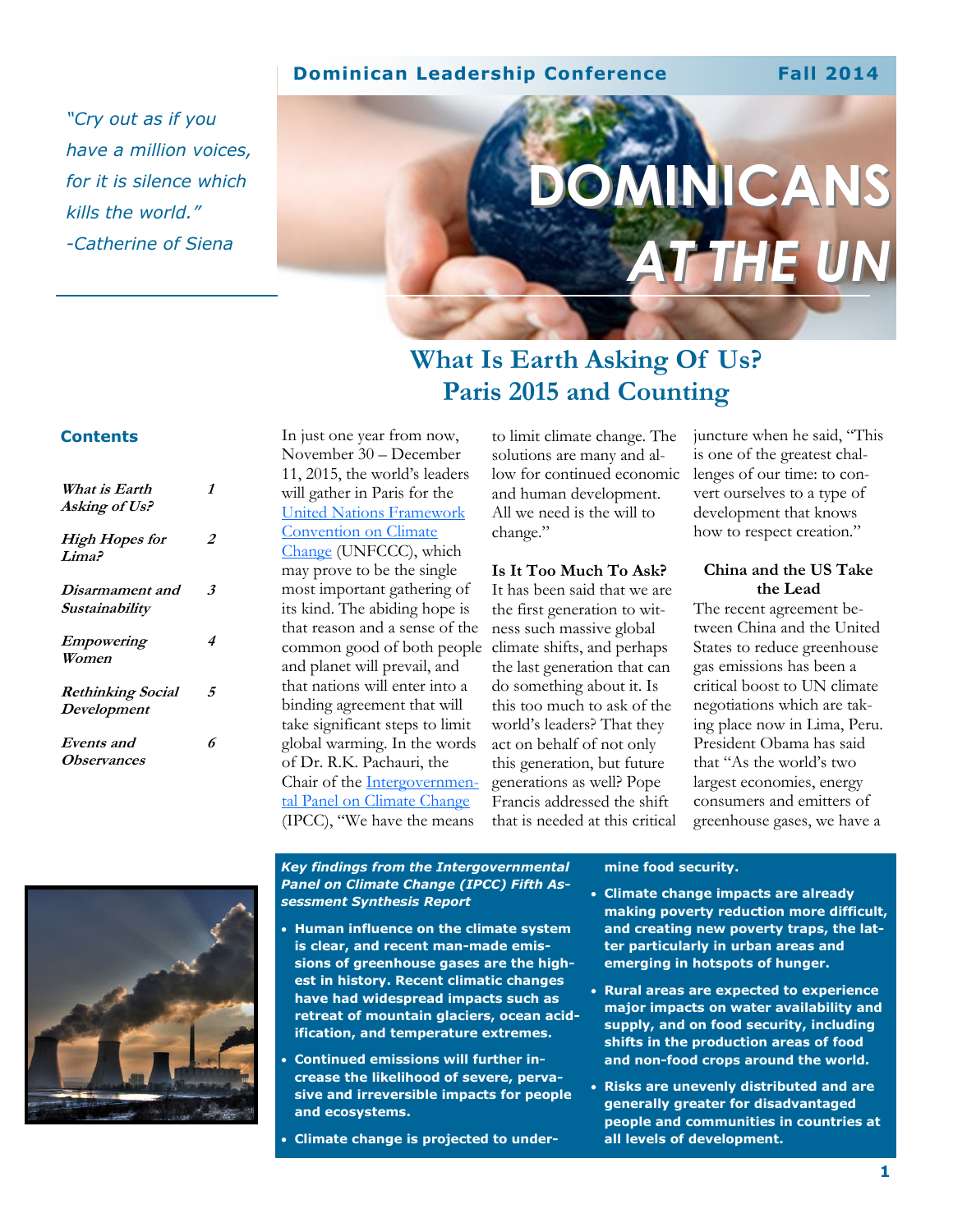## **What Is Earth Asking Of Us?** (continued)



special responsibility to lead the global effort against climate change." Chinese President Xi Jinping said "We hope to encourage all major economies to be ambitious – all countries, developing and developed – to work across some of the old divides, so we can conclude a strong global agreement next year."

This is certainly an effort that deserves our enthusiastic and active support. We know full well that President Obama will face tough resistance from the

Republican-led Congress, and even some of his own fellow Democrats in coal-producing states. To counter this resistance, we urge you to contact the following key leaders to express your support of President Obama's efforts to make the changes necessary to ensure a healthy future for present and future generations, as well as to reverence the integrity of Earth and her ecosystems.

Contact Now:

**[President Barack Obama](http://www.whitehouse.gov/contact)**

**[John Boehner](http://www.speaker.gov/contact)** Speaker of the House

**[Kevin McCarthy](http://kevinmccarthy.house.gov/contact)** House Majority Leader

**[Nancy Pelosi](http://www.democraticleader.gov/contact-us/)** House Minority Leader

**[Steve Scalise](https://scaliseforms.house.gov/contact/)** House Majority Whip

**[Steny Hoyer](http://www.democraticwhip.gov/content/email-whip)** House Minority Whip

*"All human activities, professions, programs, and institutions must henceforth be judged primarily by the extent to which they inhibit, ignore, or foster a mutually enhancing human/Earth relationship." -Thomas Berry*

Representatives from nearly 200 countries are meeting in Peru December 1-12 for UN Climate Talks, which are yet another step toward developing a binding, global agreement to be signed in Paris next year. [Re](http://www.rtcc.org/)[sponding To Climate Change](http://www.rtcc.org/) has suggested a number of questions that need to guide these deliberations:

 **What more can leading emitters do NOW to curb their pollution?**

The agreement between China and the US, as well as decisions made by the European Union regarding emissions are targeted to 2025 and beyond.

 **Where will the money come from?**

Huge sums of money are needed to help developing countries transition to low-carbon economies and to prepare for worst case scenarios regarding the negative impact of global warming.

 **Will this meeting in Peru encourage Brazil to** 

**support an ambitious agenda and announce its own carbon cuts in** 

**High Hopes for Lima?**

**2015?** South American countries have generally kept low profiles at UN Summits – despite great progress in developing "green economies."

 **Which other countries will step up and offer a challenge to the status quo?**

The US-China agreement has set a precedent.

 **Will the proposed 2015 agreement really be legally binding?**

The US says it is not able to accept an agreement that looks like an international treaty – as it will have to go through Congress, which at this point is unlikely to ratify it. But the position of the European Union and other developing countries is that only a binding, legal agreement will inspire confidence

in the system and bring about the much-needed long-term results.

#### **Who decides what is fair?**

The question of equity is at the heart of these climate negotiations, especially in that it is the world's poorest and most marginalized populations who stand to suffer the most.

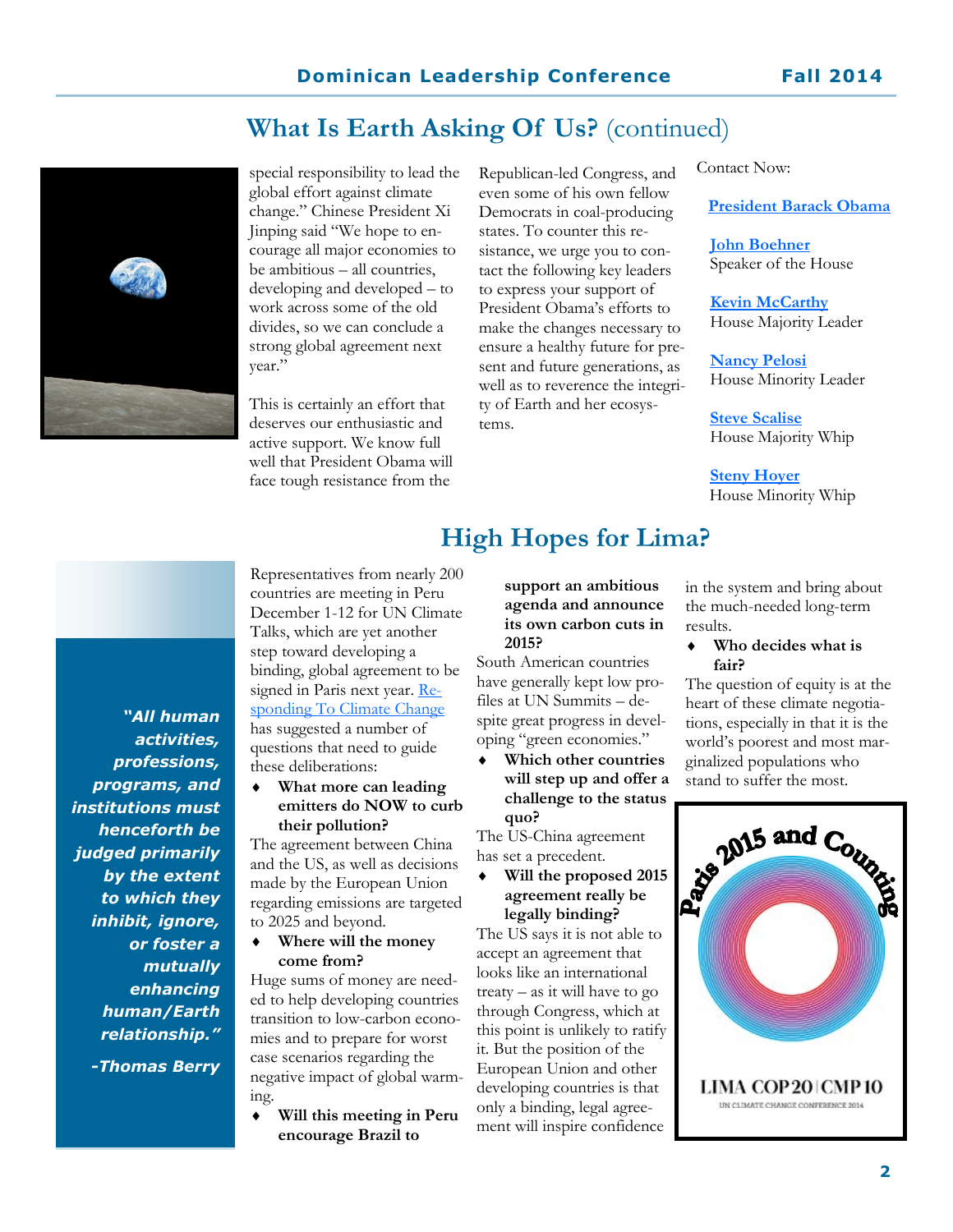## **Swords into Plowshares and Spears into Pruning Hooks: Disarmament Necessary for a Sustainable Future**

**Kelly Litt, Dominican Volunteer**

On the grounds of the United Nations Headquarters can be found a sculpture titled "Good Defeats Evil." This sculpture was presented to the UN by the Soviet Union in 1990, and it depicts St. George slaying a dragon composed of U.S. and USSR missile fragments that were destroyed under a [treaty](http://www.armscontrol.org/factsheets/INFtreaty) in 1987. This sculpture is a symbol of the dangers of weapons and of the UN's commitment to disarmament. Yet there is not much sign of disarmament in today's world when we witness seemingly endless accounts of war and tragedy in places such as Syria, Gaza, Ukraine, Iraq, and Libya.

One of the primary goals of the UN is disarmament, yet countries seem to be hoarding weapons rather than disarming. In 2013 countries around the world contributed to a global military spending of \$1.739 trillion USD. Global security is jeopardized by the idea that "might makes right" and safety is found through armaments. Beyond the threat to security, weapons are hindering development, gender equality, and sustainability.

#### **Development**

Concern has been voiced over the increasing global military expenditure which could instead be spent on education, healthcare, clean water, or sustainable agriculture. The World Bank forecasted in 2002 that an annual investment of just \$40– 60 billion USD, roughly half the amount currently spent on nuclear weapons, would have

been enough to meet the internationally agreed upon [Millen](http://www.un.org/millenniumgoals/)[nium Development Goals](http://www.un.org/millenniumgoals/) on poverty alleviation by the target date of 2015. However, the world has fallen short of meeting these goals and is turning now to the [Post-2015 Sustaina](http://sustainabledevelopment.un.org/sdgsproposal.html)[ble Development Goals.](http://sustainabledevelopment.un.org/sdgsproposal.html) 

#### **Gender Equality**

There are approximately 1.2 billion people living in extreme poverty today, 70% of whom are women. According to the Women's International League for Peace and Freedom (WILPF), "excessive global military spending feeds into a vicious cycle of societal instability, creating an unsuitable environment to pursue gender equality… an overtly strong military presence creates insecurity. Thus demilitarization and disarmament are essential components for achieving gender equality."

#### **Sustainability and the Environment**

According to Reaching Critical [Will,](http://www.reachingcriticalwill.org/) 155 states agreed that nuclear weapons should never be used again, regardless of any situation or circumstance. Conversations continue regarding the [Comprehensive Test Ban](http://www.ctbto.org/the-treaty/)  [Treaty](http://www.ctbto.org/the-treaty/) (CTBT) which would stop the testing of all nuclear weapons that are being tested in multiple environments, in water, in the air, and underground, releasing large amounts of radioactive material. This is known to cause cancers and pollute the water and soil in the surrounding environment of the test site.

To date, 183 states have signed the CTBT, and 162 have ratified it. However, for the treaty to take full effect, 44 "nuclearcapable states" must ratify it. The treaty is waiting on the ratification of China, Egypt, India, Iran, Israel, North Korea, Pakistan, and the United States. Often times treaties get stuck in the toxicity of partisan politics while the safety of individuals and the environment remains at risk. In December, the [Third International Confer](http://www.bmeia.gv.at/en/european-foreign-policy/disarmament/weapons-of-mass-destruction/nuclear-weapons-and-nuclear-terrorism/vienna-conference-on-the-humanitarian-impact-of-nuclear-weapons/)[ence on the Humanitarian Im](http://www.bmeia.gv.at/en/european-foreign-policy/disarmament/weapons-of-mass-destruction/nuclear-weapons-and-nuclear-terrorism/vienna-conference-on-the-humanitarian-impact-of-nuclear-weapons/)[pact of Nuclear Weapons](http://www.bmeia.gv.at/en/european-foreign-policy/disarmament/weapons-of-mass-destruction/nuclear-weapons-and-nuclear-terrorism/vienna-conference-on-the-humanitarian-impact-of-nuclear-weapons/) will convene in Vienna to discuss the humanitarian importance of disarmament and nonproliferation.

It is important to understand that living in a global community challenges us to work toward the conversion of oppressive structures in society. Citizens must take responsibility for the policies of their homeland to ensure they follow international laws and treaties. Good can be done and a sustainable future can be attained by shifting funds from national security to human security. The use of weapons should no longer be the currency of foreign policy around the globe. As we heard in Isaiah 2:4 this Advent season, **"They shall beat their swords into plowshares and their spears into pruning hooks; One nation shall not raise the sword against another, nor shall they train for war again."** We must all work to beat any swords in our lives into plowshares to work for change and peace in our world.



**"***For the United Nations, there is no goal more overriding, no commitment more compelling, no aspiration more profound than the prevention of armed conflict. Ensuring human security, in the broadest sense, is the United Nations cardinal mission."*

*- Former UN Secretary-General Kofi Annan*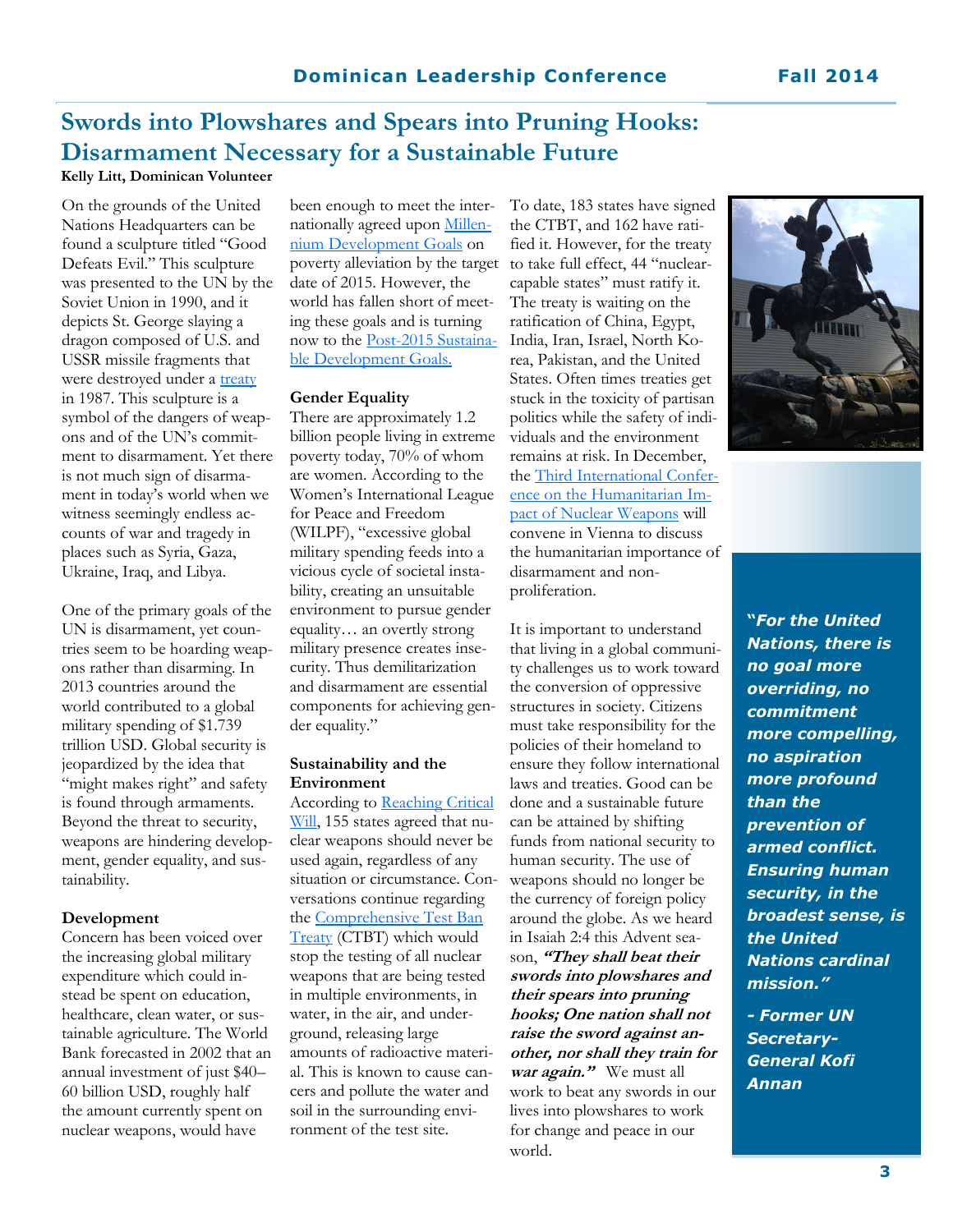## **Empowering Women and Creating Change: The 59th Session of the Commission on the Status of Women**

#### **Kelly Litt, Dominican Volunteer**



## **Beijing Declaration 12 Areas of Concern**

#### **1. Women and the environment**

**2. Women in power and decision-making**

- **3. The girl child**
- **4. Women and the economy**
- **5. Women and poverty**
- **6. Violence against women**
- **7. Human rights of women**

**8. Education and training of women**

**9. Institutional mechanisms for the advancement of women**

- **10. Women and health**
- **11. Women and the media**

**12. Women and armed conflict**

The fifth-ninth session of the [Commission on the Sta](http://www.unwomen.org/en/csw)[tus of Women](http://www.unwomen.org/en/csw) (CSW59) will take place at the United Nations Headquarters in New York from March 9<sup>th</sup> through March  $20<sup>th</sup>$ ,  $2015$ . This year CSW59 will bring together representatives of Member States and NGOs from all regions of the world to evaluate the progress in gender equality over the past twenty years and discuss both its successes and challenges moving forward.

#### **Beijing+20**

The main theme of CSW59 is the Beijing Declaration [and Platform for Action.](http://www.un.org/womenwatch/daw/beijing/platform/)  This Declaration acted as a comprehensive plan and roadmap for advancing women's equality and rights worldwide, and was adopted at the [Fourth World Con](http://www.un.org/womenwatch/daw/beijing/fwcwn.html)[ference on Women](http://www.un.org/womenwatch/daw/beijing/fwcwn.html) in 1995.

The Beijing Declaration advocated for a world where women and girls would be free from violence, have access to health care and education, and be guaranteed their human rights. The Beijing Declaration made comprehensive global commitments under 12 critical areas of concern which aided in setting global standards and policies concerning women's rights and equality.

Twenty years since the adoption of the Beijing Declaration marks 2015 as the review year. Participants of CSW59 will evaluate those areas of concern. According to UN Women, there have been great strides forward for women since the adoption of the Beijing Declaration, and "more women and girls than at any previous point in time serve in political offices, are protected by laws against gender-based violence, and live under constitutions guaranteeing gender equality." Success stories were shared by delegates at the General Assembly displaying optimism with the progress that has been made. The delegate from the Dominican Republic explained that women in the Dominican Republic are making large gains in the political sphere and surpassing men in the election process. This is hopeful news. However, there is quite a bit of progress still to be made as no country has yet finished the agenda or achieved all the goals in the Beijing Declaration.

According to [UN Women,](http://beijing20.unwomen.org/en/about)  "women earn less than men and are more likely to work in poor-quality jobs. A third suffer physical or sexual

violence in their lifetime," and gaps in maternal health care leave 800 women dying in childbirth each day. During the General Assembly Third Committee meeting, a delegate from Zimbabwe explained that "poverty continues to wear a feminine face and women continue to be victims of violence both in…private and public life."

An increase in non-state actors and armed groups such as the Islamic State in Iraq and the Levant/Sham (ISIL/ISIS) also hinders achievements outlined in the Beijing Declaration. There is still a great amount of crime, violence, and abuse against women. Similarly, Israel's occupation of Palestine has hindered women's empowerment and ability to be part of national strategic plans and development. This clearly shows that there is still much work to be done this year at CSW59.

#### **Successes, Gaps, and Concerns**

According to [UN Women,](http://www.unwomen.org/en/csw/csw59-2015)  CSW59 will "address opportunities for achieving gender equality and the empowerment of women in the post-2015 development agenda." Aligning with the post-2015 development agenda presents an opportunity to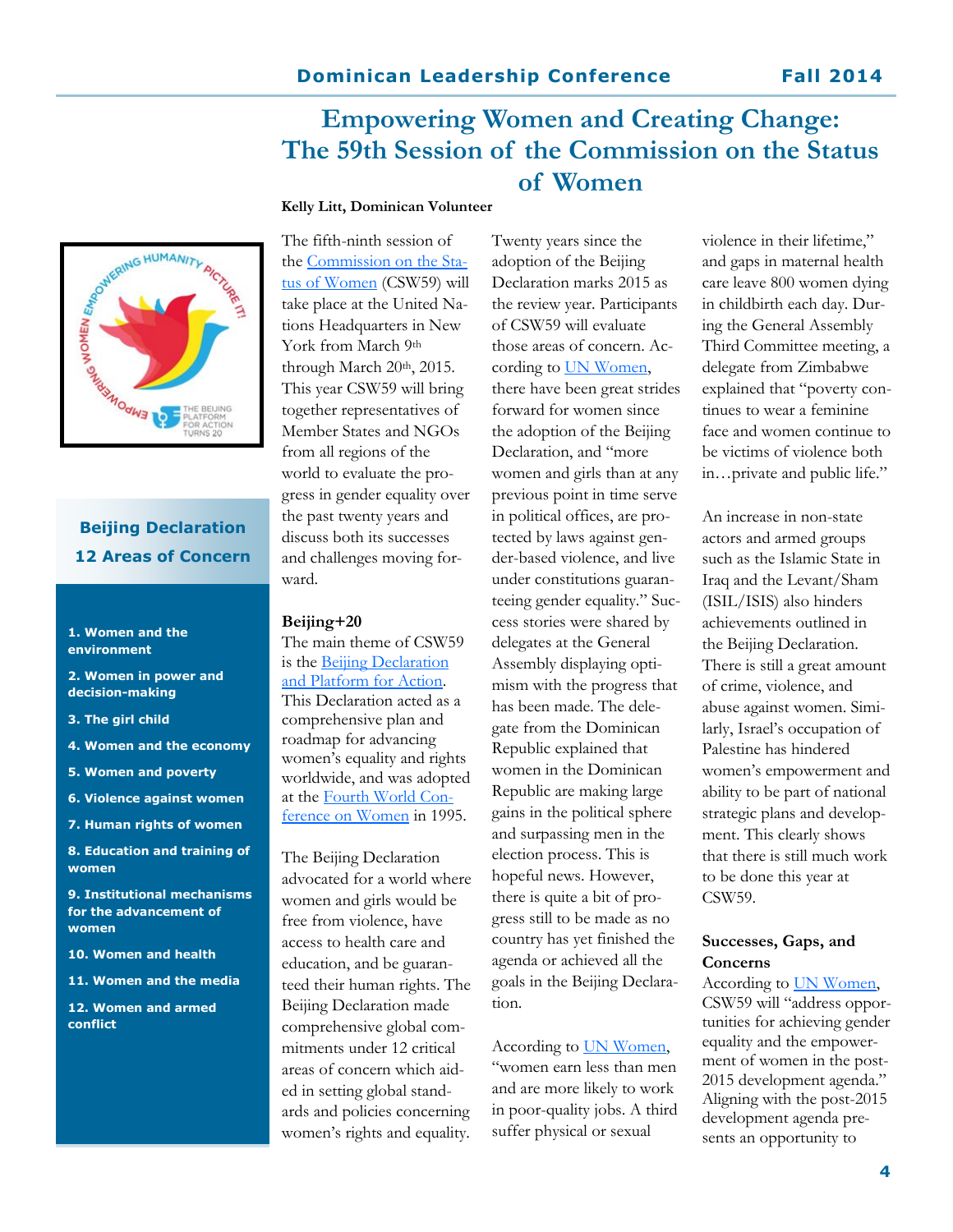## **Commission on the Status of Women** (continued)

ensure women's equality and rights are put in the forefront of sustainable development and in the center of the global agenda as the world moves past the [Millennium Development](http://www.un.org/millenniumgoals/)  [Goals](http://www.un.org/millenniumgoals/) to the [Post-2015 Sustainable](http://sustainabledevelopment.un.org/sdgsproposal.html)  [Development Goals.](http://sustainabledevelopment.un.org/sdgsproposal.html) Through the 20th anniversary of the Beijing Declaration, those participating and awaiting the outcomes of CSW59 hope it brings recommitment, renewed mobilization, and renewed political will and effort toward achieving a world where women are equal and empowered.

Once again, we will host Sisters from **Dominican Sisters International (DSI)** who will attend the Commission. More to follow!



## **Rethinking Social Development**

Albert Einstein once said that *no problem can be solved from the same level of consciousness that created it.* It would seem that this is noteworthy advice as we consider the Priority Theme for the 53rd Session of the Commission for Social Development: **Rethinking and strengthening social develop**is also highly significant that this conversation takes place as we recognize the  $20<sup>th</sup>$  anniversary of the Copenhagen Declaration on Social Development and the  $70<sup>th</sup>$  anniversary of the United Nations itself. What better time for a clear and transparent consideration of this theme from a perspective that recognizes that the *business-as-usual* approach is woefully inadequate and responsible in large part for the precarious state of our world today.

#### **Our Founding Inspiration**

In the post-World War II world, those who crafted the Charter of the United Nations took great pains to "*reaffirm faith in fundamental human person, in the equal rights of men and wom-*

**ment in the contemporary world.** It *principles of equal rights and self-determination en and of nations large and small…and to employ international machinery for the promotion of the economic and social advancement of all peoples."* In *Article 55*, international economic and social cooperation acknowledges that *conditions of stability and well-being are the foundation of peaceful and friendly relations among nations, as are the of peoples.* Seventy years later, the world is more unequal than at any point since World War II, and global security is severely undermined by the resulting conflict within and among nations. In addition to this, the phenomenon of global climate change, and the compromised state of the planet, will continue to have far-reaching negative impact on global food security; the availability of water; and the massive movement of peoples from areas that are no longer sustainable. How can we **rethink and strengthen social development** in a world which in many respects seems to be on a trajectory of self-destruction?

#### **Is It Too Much To Ask?**

rights, in the dignity and worth of the human ruary 4-13 at UN Headquarters in New When Member States gather from Feb-York to consider what re-thinking social development means in our world today, NGO representatives will clear in our own understanding of the importance of this concept. Business-as-usual is no longer acceptable. The long-held "silo mentality" must give way to an integrated, wholistic approach, which places people at the center of development. And, development moving forward must be carried out in such a way that the limits of Earth and her resource base are respected. All we need is the will to change.

It doesn't seem like a lot to ask of world leaders, does it?